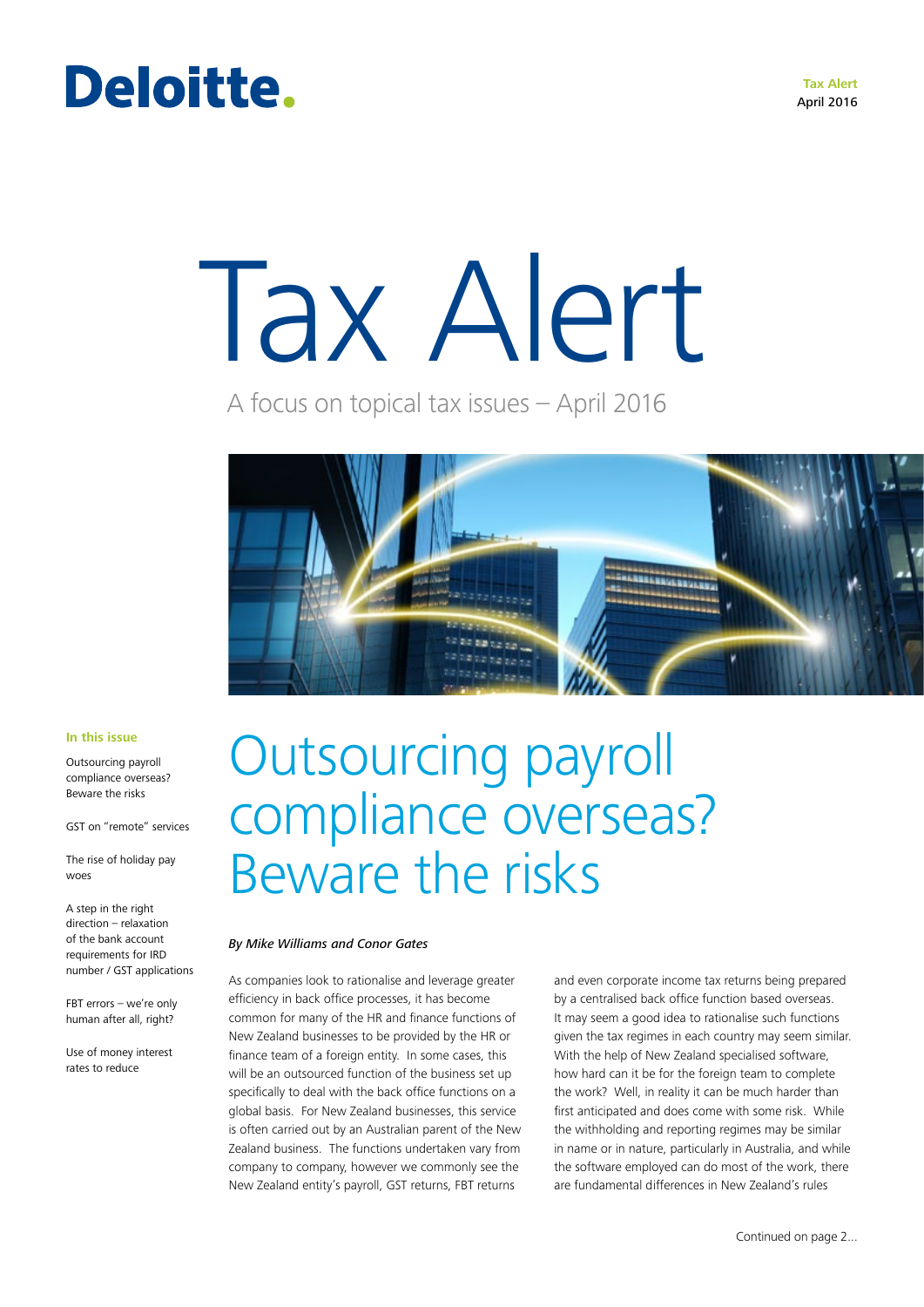

Mike Williams Associate Director +64 (9) 303 0747 michaelswilliams@ deloitte.co.nz



Conor Gates Senior Consultant +64 (9) 303 0759 cgates@deloitte.co.nz

### Inland Revenue has recently turned its attention to New Zealand entities outsourcing tax compliance processes overseas

and requirements that offshore preparers are often not aware of. This leads to an exposure that returns are prepared and filed incorrectly and reporting is either incomplete or incorrect.

We have become aware that Inland Revenue has recently turned its attention to New Zealand entities outsourcing their tax compliance processes to an overseas entity. In particular, Inland Revenue has been focusing its audit activity on Australian prepared GST and FBT returns. While Australia has both GST and FBT regimes, the tax rules within these regimes are fundamentally different in some respects. It is common for a preparer to assume a certain tax treatment based on Australian tax rules, but which is the completely incorrect treatment in New Zealand. This creates a real risk that the returns being submitted to Inland Revenue are inaccurate. In times gone by, this may not have been an issue as the detection rate was relatively low. Anecdotal evidence and recent activity we have seen indicates Inland Revenue is very focused on this area currently. Furthermore, Inland Revenue is having significant success in finding discrepancies in the audited GST and FBT returns of New Zealand companies that have been prepared in Australia.

On top of this, Inland Revenue's audit and analysis practices are becoming more sophisticated and commercialised. Where a discrepancy is identified in a particular taxpayer, Inland Revenue is seeking to find other taxpayers with a similar profile or who are in the same industry to provide a much more effective and directed approach to identifying audit targets.

Based on the success of Inland Revenue's current initiative regarding GST and FBT returns prepared from Australia, we think it highly likely that audit activity will extend to Australian prepared payroll as it is becoming increasingly common for the New Zealand payroll function to also be carried out in Australia. Like GST and FBT, New Zealand PAYE is similar to its Australian counterpart (the PAYG regime) however there are specific New Zealand rules around Holiday Pay, KiwiSaver and ACC levies which can easily trip up preparers who are not familiar with these rules.

If you are concerned that you may fall in Inland Revenue's sights, we recommend that you seek advice regarding the preparation of your New Zealand GST and FBT returns. A review of the relevant tax type can help you to identify where you may have current exposures and what steps may need to be taken to ensure that any future exposure is mitigated. If a current or historic exposure is identified, you may wish to consider preparing and submitting a voluntary disclosure to Inland Revenue before Inland Revenue identifies any underpayments of tax.

Although taxpayers that file a voluntary disclosure will generally be subject to interest charges, penalties are in most cases fully remitted. In addition, Inland Revenue generally view both the commissioning of an independent review and the submission of a voluntary disclosure as good indicators that a company has a history of good practice and a desire to be low risk in terms of its compliance obligations.

Having just rolled past 31 March, now is a good time to focus on returns due in May. The next GST returns are due for most GST filers on 7 May 2016, with the final quarter and annual FBT calculations due on 31 May 2016. This presents an ideal opportunity to consider compliance under the relevant regime and a chance to take any remedial steps if needed.

Specifically for FBT, we would also like to remind our readers of the dangers of using the final quarter FBT calculation as an opportunity to 'wash-up' the treatment of any fringe benefits provided to employees throughout the year. As discussed on our article **[The](http://www2.deloitte.com/nz/en/pages/tax-alerts/articles/the-danger-of-washing-up-fbt-in-the-final-quarter.html)  [danger of washing up FBT in the final quarter](http://www2.deloitte.com/nz/en/pages/tax-alerts/articles/the-danger-of-washing-up-fbt-in-the-final-quarter.html)** Inland Revenue's view is that only adjustments with a tax impact of less than \$500 can be made in the final quarter return.

Where taxpayers make more significant adjustments in the final quarter there is a risk that they will be exposed to shortfall penalties and interest.

If you wish to speak to specialists in either GST or FBT please contact your usual Deloitte advisor.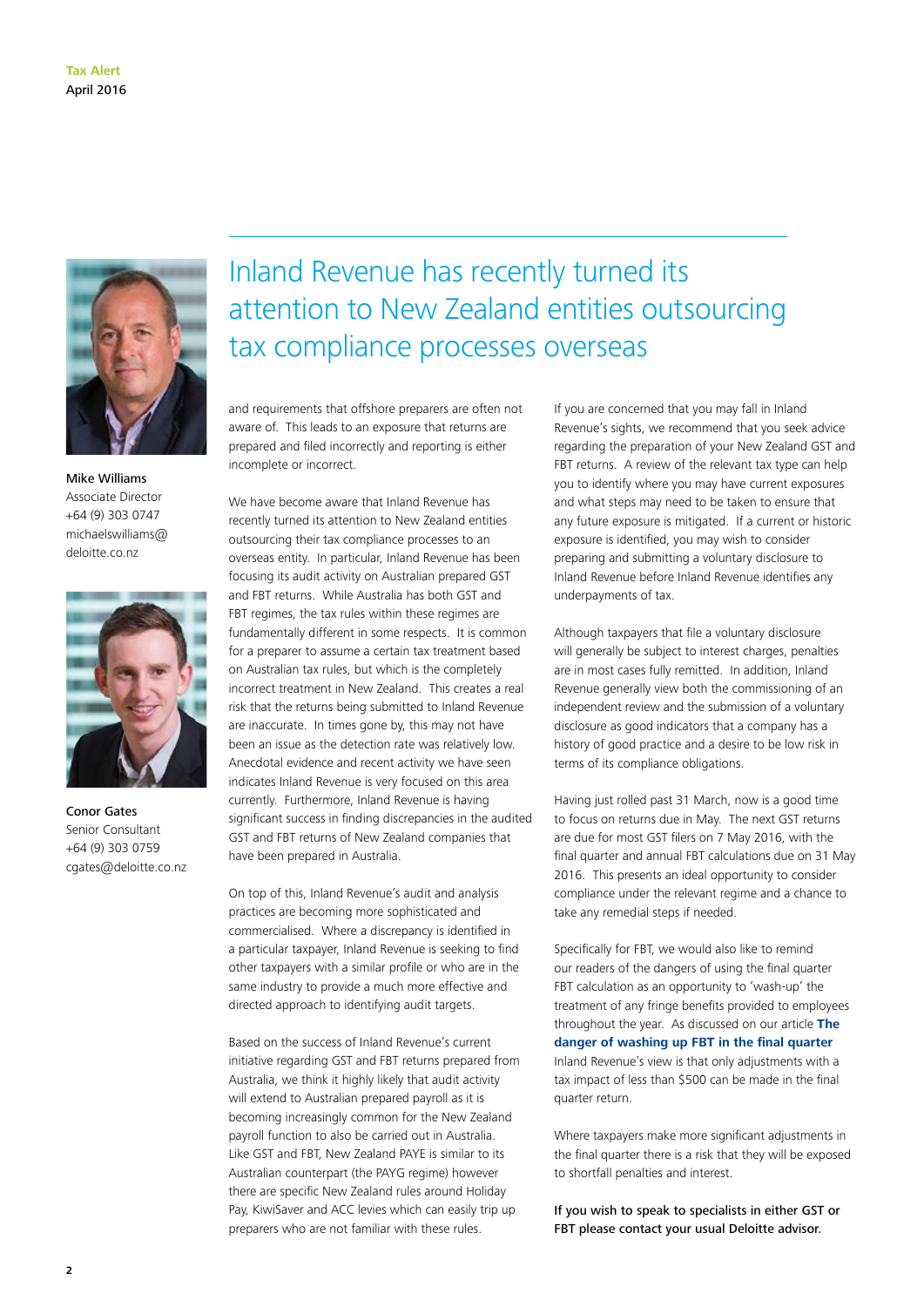## <span id="page-2-0"></span>GST on "remote" services

#### *By Jeanne du Buisson and Divya Pahwa*

GST on the online purchases of goods and services continues to get attention in various jurisdictions as authorities grapple with the international challenge of taxing and collecting GST on cross-border supplies. Many countries such as Member States of the European Union, Norway, South Korea, Japan, Switzerland and South Africa have already implemented rules to deal with aspects of this often "untaxed" area of commerce.

Australia has also proposed similar rules that will apply from 1 July 2017. The application of tax on digital services indicates a global move from supplier based to destination based consumption tax.

Not one to be left behind, New Zealand will soon join these jurisdictions and start capturing GST on online services. The new rules are contained in the Taxation (Residential Land Withholding Tax, GST on Online Services, and Student Loans) Bill ("the Bill"), which was introduced on 16 November 2015 and reported back recently. Once enacted, the new GST rules on online services (often called the "Netflix Tax") will come into force on 1 October 2016. The rules will collect GST on services and intangibles (including digital downloads) supplied remotely by an offshore supplier to New Zealand-resident consumers. Insurance and remote gambling services provided by offshore suppliers will also be caught by the new rules.

As the rules are to apply from 1 October 2016, there will be less than 6 months to go once enacted

The new rules will mainly impact offshore businesses (who will need to register and collect the GST) and New Zealand consumers subscribing to these services (who will likely bear the increased costs). The offshore suppliers of remote services to private consumers will have a liability to register for New Zealand GST if certain supplies exceed the threshold of NZ\$60,000 per annum. An area which is not addressed by these rules is the collection of GST on the purchases of goods online from overseas. This is a more complex issue that is still being considered by New Zealand Customs and Inland Revenue separately.

#### Key features of the New Zealand rules

The proposed new rules for GST on imported services for New Zealand will operate as follows:

- Remote services (as defined) which are supplied to New Zealand-resident consumers will be treated as being performed in New Zealand and subject to GST;
- A wide definition of remote services is proposed. This will include both digital services (downloads etc.) and more traditional services (such as consultancy and advice);
- Offshore suppliers will be required to register and return GST if their supplies of services to New Zealand-resident consumers exceed the threshold of NZ\$60,000 in a 12-month period;
- As electronic marketplaces such as online app stores are generally in a better position to register and return GST on supplies compared with the underlying supplier, they will be required to register for GST instead of the principal supplier registering. where certain conditions are satisfied;
- To ensure compliance costs are minimised, the new rules will only apply to business to consumers (B2C) transactions. Business to business (B2B) transactions will be excluded (unless the offshore supplier elects that these supplies will be zero-rated in order to allow the offshore supplier to recover any New Zealand GST);



Jeanne du Buisson Associate Director +64 (9) 303 0805 jedubuisson@deloitte.co.nz



Divya Pahwa Manager +64 (9) 303 0961 dpahwa@deloitte.co.nz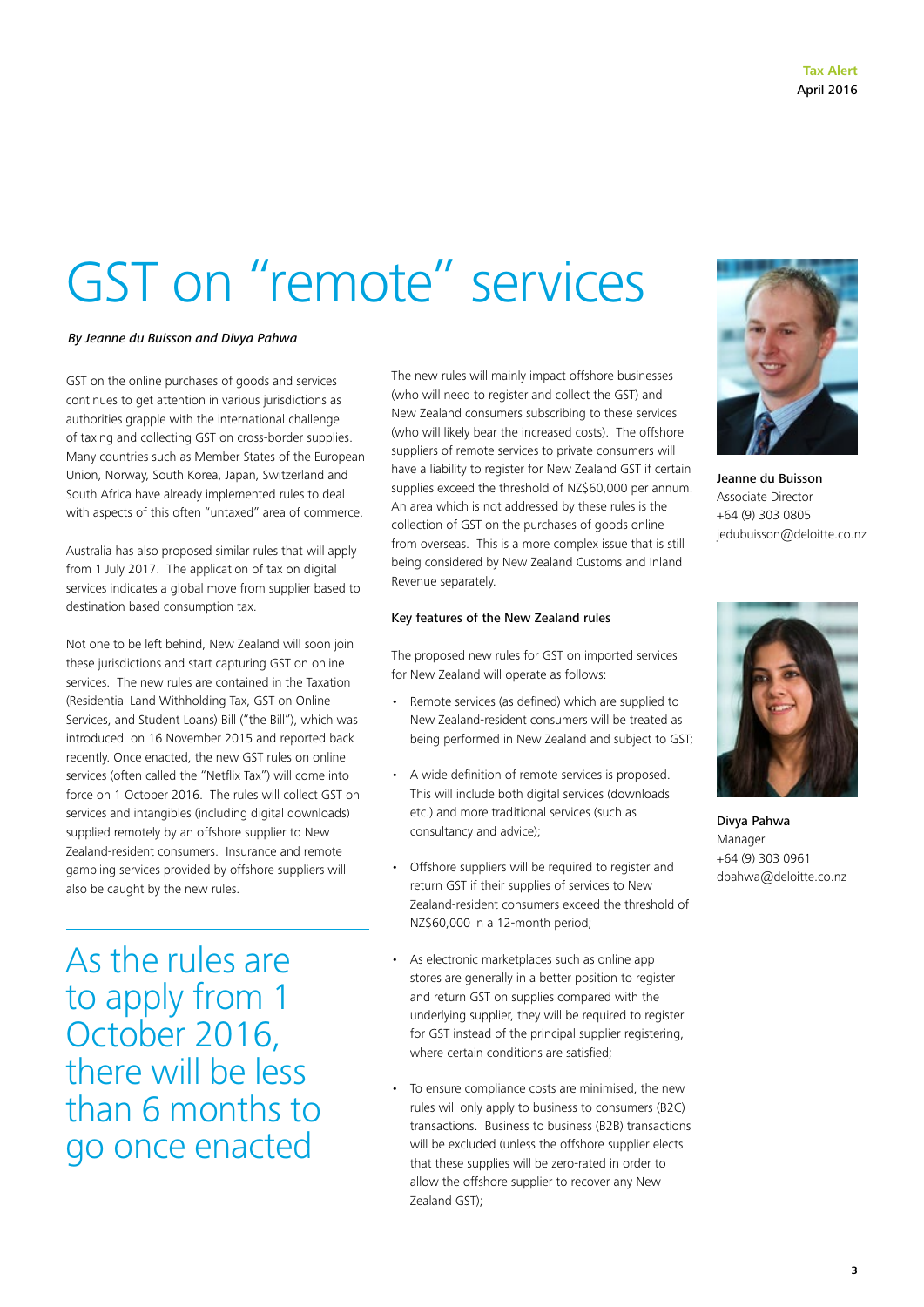- Significant fines, of up to NZ\$50,000, would apply to New Zealand-resident consumers who deliberately and repeatedly represent that they are a business to an overseas services supplier; and
- A new proposed rule will prevent double taxation from arising on supplies of remote services performed in New Zealand to a non-resident consumer, by allowing a deduction against the supplier's liability for New Zealand GST to the extent that the supply has already been taxed in another jurisdiction.

Electronic marketplaces, such as an app or online music store, will generally be treated as the supplier and be required to register and collect GST, even if legally the marketplace is operating as an agent. This will be in situations where customers would normally consider the marketplace to be the supplier. This is a significant change from the normal manner in which GST operates, as the GST rules will disregard the legal structure of the agent / principal relationships of the parties. This is a pragmatic response to the issue of many small international suppliers operating through a central market place and follows the approach that Australia has adopted in the design of its regime for services imported by Australian consumers.

Overall we consider the proposed rules have been drafted in a pragmatic way and are aimed at broadening the base of New Zealand's GST system. We consider it is likely there is still some fine tuning required to make the provisions work in a coherent and coordinated manner with the current legislation and also with e-commerce taxation rules prevalent in other jurisdictions. There is likely to be a crucial interplay of the e-commerce taxation rules between Australia and New Zealand.

This Bill is expected to be enacted before the end of April 2016 which means there will be less than 6 months until the rules go live. It is important that offshore businesses supplying remote services to consumers in New Zealand are ready to comply. However, New Zealand businesses supplying digital services to consumers in other countries should also be aware that their sales of any remote services to other jurisdictions may trigger VAT/GST obligations in those countries. It is inevitable that more countries will look to adopt similar rules.

For more information on this area, please contact one of our indirect tax specialists.

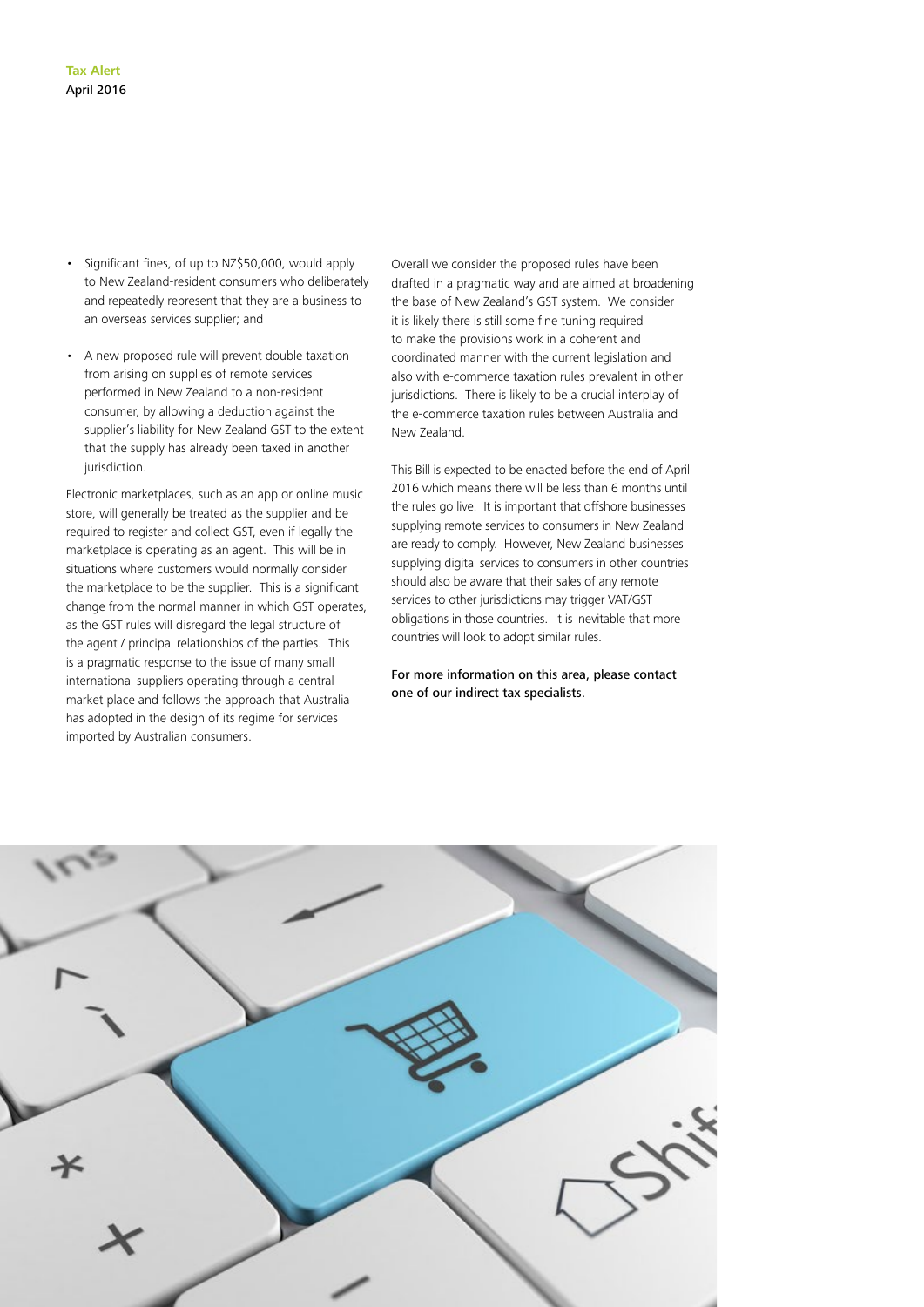

Christel Townley Manager +64 (9) 306 4455 ctownley@deloitte.co.nz



Derek Tang Consultant +64 (9) 975 8634 detang@deloitte.co.nz

### The rise of holiday pay woes

*By Christel Townley and Derek Tang*

No one enjoys being told that they have not been wholly compensated for their work, especially when it involves an extended period of time. Yet that is the reality for many Kiwis today as continuing investigations by the Labour Inspectorate show that many businesses, both public and private, have failed to fully comply with the Holidays Act 2003 ("the Act"). As it stands, there have been investigations into 20 employers for potential breaches of the Act. With further investigations currently being conducted, it should come as no surprise that the arrears of salaries and wages is predicted to run into the millions of dollars.

These issues may be attributed to the information entered into the payroll system and sometimes the system itself may not be operating as it should. In most cases, employers are to calculate holiday pay at the higher of an employee's ordinary weekly pay or average weekly earnings over the preceding 52 weeks. Common errors can be where the system has been programmed to calculate holiday pay at only one of these rates, or payments that should be included in holiday pay calculations are not marked as such, subsequently underpaying the employee. Examples of

these may occur in circumstances where contractual bonuses are being incorrectly treated as discretionary payments, certain allowances are not being included in holiday pay calculations or when employees work greatly variable hours during the year. Although investigations have been in progress since 2012, the extent of the situation is only now becoming clearer as investigations are being completed. The ongoing media coverage is certainly not helpful as it impacts the reputation of businesses and the public can often be misinformed about how holiday pay operates.

Given the increased focus on employee payments, consistent with our previous article on the **[taxation](http://www2.deloitte.com/nz/en/pages/tax-alerts/articles/collective-agreements-and-employee-allowances.html)  [of allowances](http://www2.deloitte.com/nz/en/pages/tax-alerts/articles/collective-agreements-and-employee-allowances.html)**, the time may be right for a review of payroll related matters.

Please contact your usual advisor to discuss further.

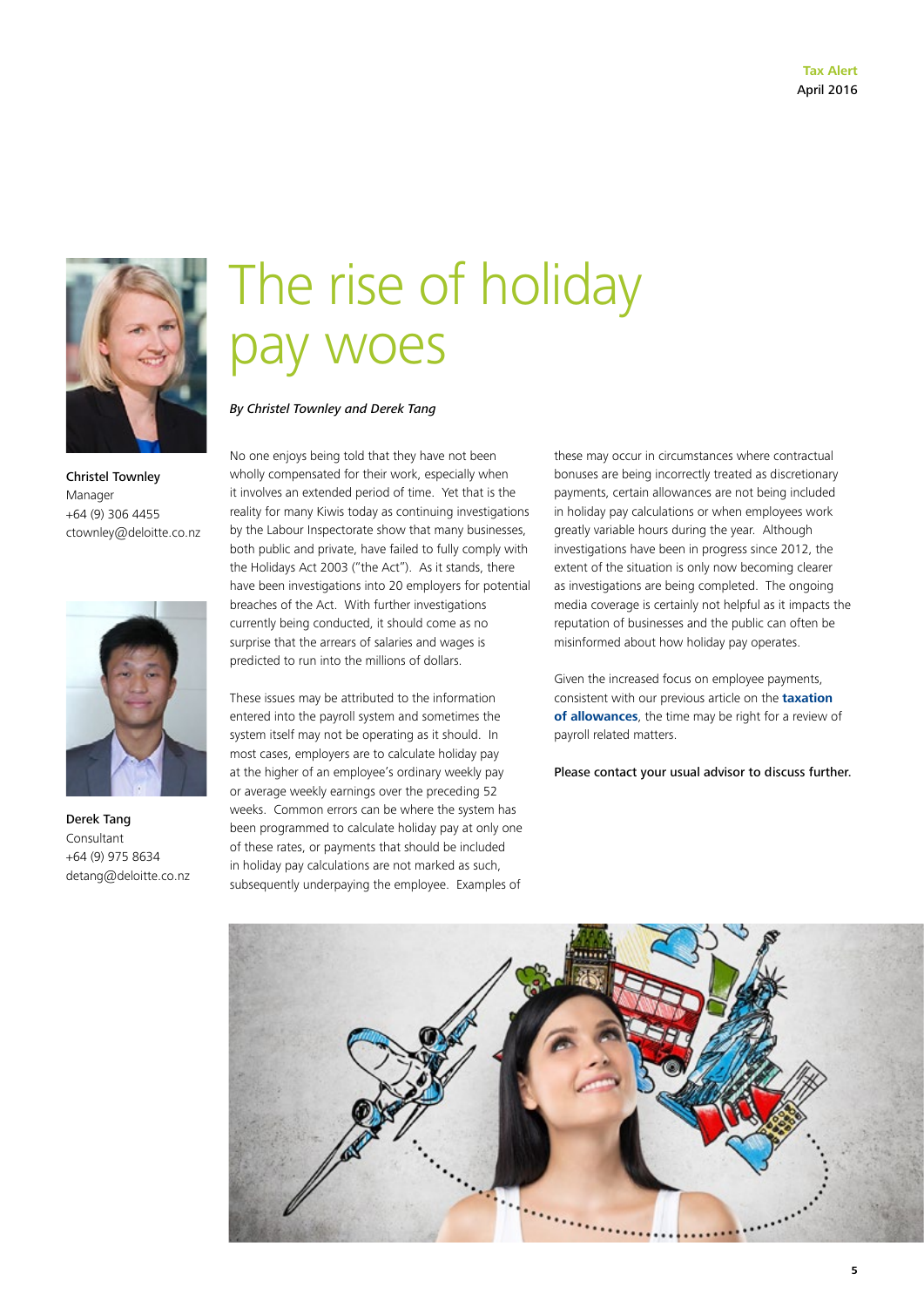### A step in the right direction – relaxation of the bank account requirements for IRD number / GST applications



Sam Hornbrook Manager +64 (9) 303 0974 sahornbrook@deloitte.co.nz

#### *By Sam Hornbrook and Rosalind Li*

Since 1 October 2015, non-residents have been required to have a fully functional New Zealand bank account before applying for an IRD number. This change was introduced as part of the suite of measures to assist Inland Revenue with its enforcement of the taxation of property rules and ensure that New Zealand's full anti-money laundering rules apply to non-residents. However, the requirement to have a fully functional bank account has proved to be extremely problematic for a number of non-residents that have limited physical presence in New Zealand and no other need for a New Zealand bank account.

It is pleasing to note that Officials have listened to concerns and have proposed amending legislation which will see this rule relaxed in certain situations. The key exemption will allow non-residents to apply for an IRD/ GST number without the need for a fully functional New Zealand bank account in situations where the application for an IRD number is for GST purposes only.

On 21 March 2016, the Taxation (Residential Land Withholding Tax, GST on Online Services, and Student Loans) Bill ("the Bill") was reported back from the Finance and Expenditure Committee. The Bill already contains an exemption to the bank account requirements for non-resident suppliers of "remote services" (who will be required to register for GST when the 'Netflix' tax is introduced – **[see here](#page-2-0)**. The Bill as reported back also goes a step further to exempt the bank account requirement for all other non-resident suppliers applying to just register for GST. This bank account exemption will particularly benefit

non-residents responsible for supplying high value commercial goods into New Zealand (often with one-off supplies) as they will more easily be able to register for GST and claim back import GST incurred by them on importation. The bank account exemption will also simplify GST grouping between offshore head offices and New Zealand subsidiaries.

It must be noted that the bank account exemption will not apply to non-residents where they may have other non-GST tax obligations in New Zealand. Therefore, it is likely that many non-residents will continue to encounter issues/delays in obtaining IRD/GST numbers for the foreseeable future as they will still need to obtain a fully functional New Zealand bank account. The Bill is expected to be enacted before the end of April 2016. These exemptions will apply with effect from the date of royal assent.

For further information, please do not hesitate to contact your usual Deloitte advisor.



Rosalind Li Consultant +64 (9) 975 8670 rosalli@deloitte.co.nz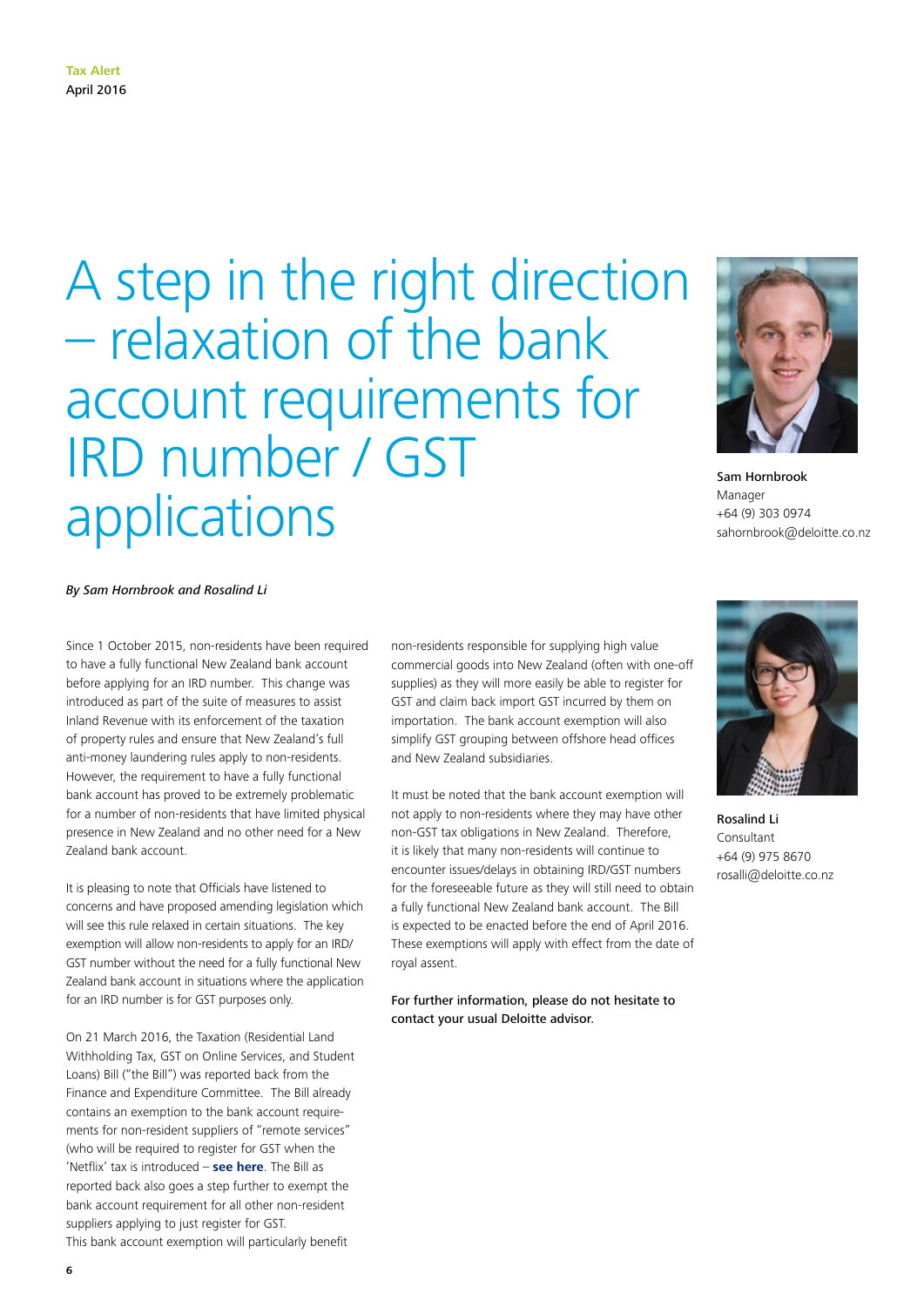



Conor Gates Senior Consultant +64 (9) 303 0759 cgates@deloitte.co.nz

### FBT errors – we're only human after all, right?

#### *By Conor Gates*

Some of the most common FBT errors in FBT returns arise where the underlying information is prepared in an Excel spreadsheet. We frequently come across systemic errors in the underlying formulas with preparers relying on what has been done previously. Often the errors are repeated quarter on quarter as the FBT spreadsheet is rolled over and updated with the new information without any critical consideration of how the spreadsheet operates. Common errors in Excel spreadsheets include:

- Totals or subtotals not capturing all of the relevant data to be summed;
- Incorrect formulas being used to determine the taxable value of benefits - this is particularly prevalent in the calculation of motor vehicle benefits where the calculation of the days available is not updated for the relevant days in the quarter for instance;
- Formulas which are copied and pasted referring to incorrect cells or cells which are not locked as 'absolute' cells in a formula;
- Where an adjustment for an exceptional item in a quarter is carried forward in subsequent periods; and

• We recommend that preparers undertake a sensecheck of the FBT calculation to identify anything that is unexpected. We also recommend working through the spreadsheet to follow the calculation of benefits from the input data through to the final calculation of FBT due.

And finally, just because the spreadsheet has always been done in a particular way does not necessarily mean that the spreadsheet is correct!

For further information, please contact your Deloitte tax advisor.